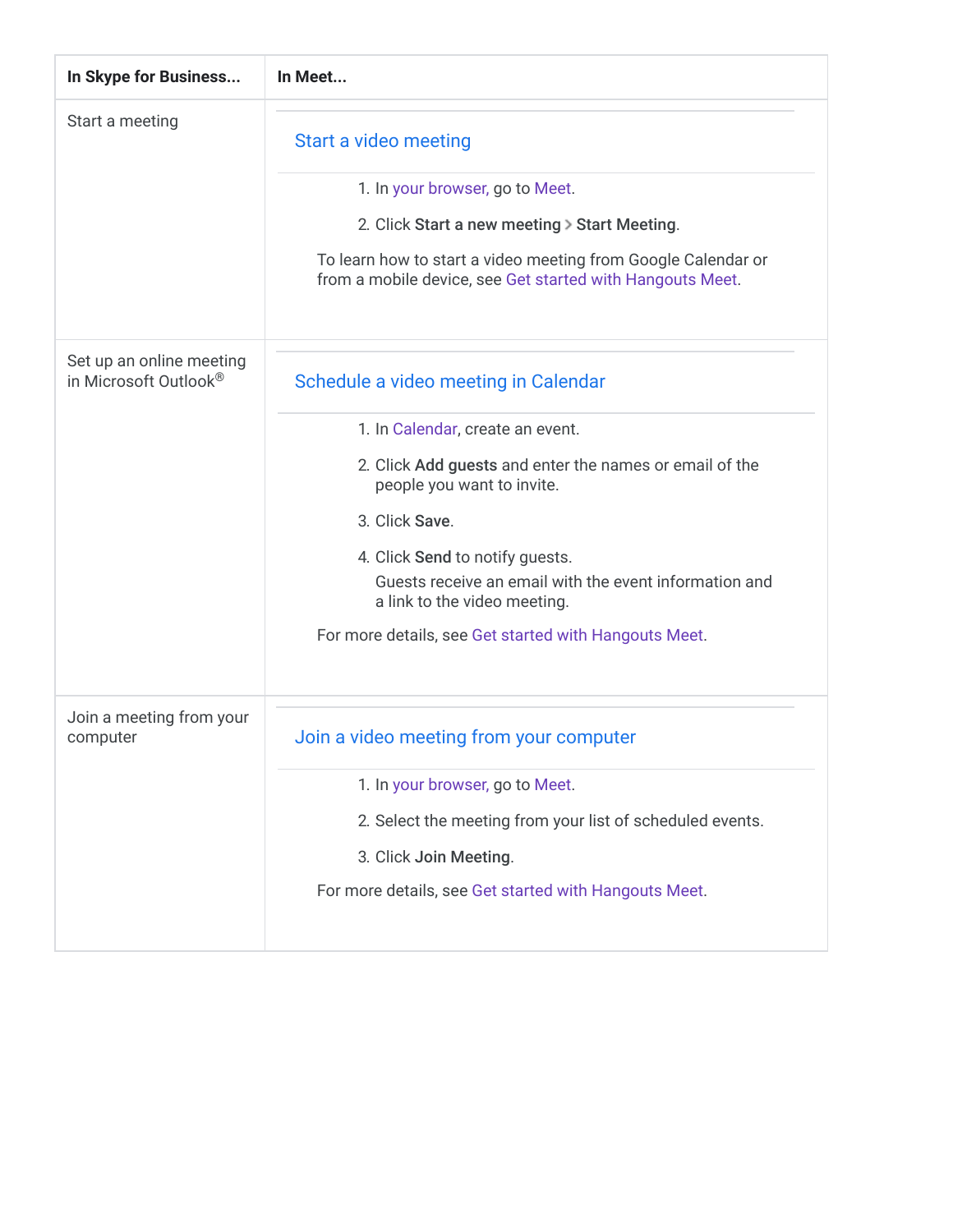| In Skype for Business              | In Meet                                                                                 |
|------------------------------------|-----------------------------------------------------------------------------------------|
| Join a meeting while on<br>the go  | Join a video meeting while on the go                                                    |
|                                    | 1. Open the Meet Android or iOS app.                                                    |
|                                    | 2. Swipe up from the bottom to see your scheduled<br>meetings.                          |
|                                    | 3. Select a meeting and tap Join.                                                       |
|                                    | If you don't have a data network, you can call in to the meeting<br>from a phone:       |
|                                    | 1. Open the Calendar event or meeting invite.                                           |
|                                    | 2. Choose an option:                                                                    |
|                                    | Tap the phone number. The PIN is automatically<br>entered.                              |
|                                    | Manually enter the phone number followed by<br>t he PIN and #.                          |
| Invite more people to a<br>meeting | Add guests to a video meeting                                                           |
|                                    | 1. From a video meeting, click People                                                   |
|                                    | 2. Click Add people.                                                                    |
|                                    | 3. (Optional) To invite people to join the meeting:<br>a. Click Invite.                 |
|                                    | b. Enter the name or email of the guests.                                               |
|                                    | c. Click Send Invite.<br>Guests get an email with the meeting link to join<br>the call. |
|                                    | 4. (Optional) To call people directly in to the video meeting:<br>a. Click Call.        |
|                                    | b. Enter a phone number.                                                                |
|                                    | c. Click Call \,                                                                        |
|                                    | The guest is dialed directly in to the ongoing<br>meeting as an audio participant.      |
|                                    | For more details, see Get started with Hangouts Meet.                                   |
|                                    |                                                                                         |